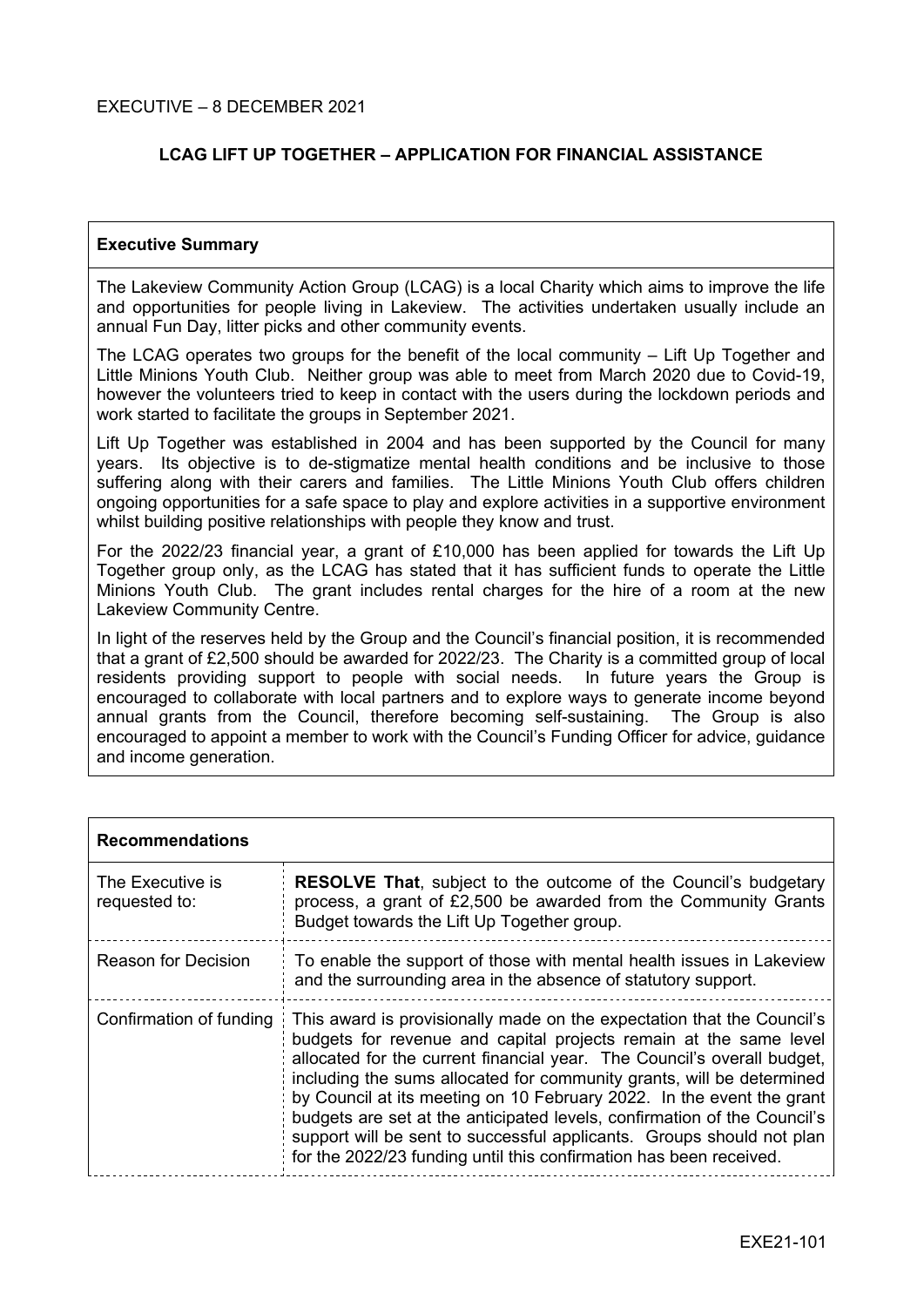| Conditions | <b>Accounts.</b> The Organisation must submit audited accounts for the<br>year in which the grant is awarded, including an income and<br>expenditure account and balance sheet. Please note that accounts<br>for other years may also be required.                                                                                                                                                                                                                                                                                                                                                                                                           |
|------------|--------------------------------------------------------------------------------------------------------------------------------------------------------------------------------------------------------------------------------------------------------------------------------------------------------------------------------------------------------------------------------------------------------------------------------------------------------------------------------------------------------------------------------------------------------------------------------------------------------------------------------------------------------------|
|            | <b>Monitoring Information.</b> The Organisation must submit monitoring<br>information as a measure of its achievements. Failure to provide<br>details will jeopardise the award. E-mail requests will be sent to the<br>applicant on a quarterly basis.                                                                                                                                                                                                                                                                                                                                                                                                      |
|            | <b>Publicity.</b> Where possible, the Organisation is required to publicise<br>the support received from Woking Borough Council, including on all<br>literature and leaflets produced.                                                                                                                                                                                                                                                                                                                                                                                                                                                                       |
|            | <b>Payments.</b> Unless exceptional circumstances exist all invoices must<br>be received quarterly with details of the costs incurred and monitoring<br>information for the previous quarter.                                                                                                                                                                                                                                                                                                                                                                                                                                                                |
|            | <b>Payment Period.</b> Final quarter claims must be made by the second<br>week in March. Unclaimed awards will not be available at a later date<br>unless exceptional circumstances can be demonstrated to the Council<br>before the end of the award year.                                                                                                                                                                                                                                                                                                                                                                                                  |
|            | <b>Joint Working.</b> WBC expects the Organisation to engage positively<br>on health and wellbeing multi-agency joint work affecting Woking.<br>Groups which refuse may place their Council support at risk, e.g.<br>grant, concessionary rent and other assistance.                                                                                                                                                                                                                                                                                                                                                                                         |
|            | Homelessness Reduction Act 2017. With the introduction of new<br>legislation from April 2018, the council will expect the support of<br>partner agencies in identifying people at risk of homelessness as early<br>as possible to maximise the opportunities to prevent such. Partner<br>agencies / organisations will be expected to be engaged in joint<br>working arrangements to assist in finding suitable housing and<br>support solutions, and where appropriate to undertake and respond to<br>the new 'duty to refer'. Groups which do not support this new<br>legislation and way of working positively, may put their Council<br>support at risk. |
|            | <b>Venue Hire.</b> Woking Borough Council has a duty to ensure that<br>publicly-owned venues and resources do not provide a platform for<br>extremists and are not used to disseminate extremist views. This duty<br>extends to organisations that work with the local authority so this<br>includes recipients of any grants from Woking Borough Council. If you<br>hire out your venue/s you should ensure you have good processes in<br>place for record keeping and checking if they are an appropriate<br>group to be making the hire arrangements. The following are some of<br>what should be considered:                                             |
|            | Basic details should be recorded to include speakers address,<br>mobile phone number & organisation details.<br>Has the identity of the speaker been confirmed & is their<br>$\bullet$<br>organisation bona fide? Are they known to you?<br>Is the speaker from the area? Are they UK citizens or from<br>$\bullet$<br>overseas & will they travel specifically for this event?<br>Consider checks on the internet to confirm the status of speaker<br>$\bullet$<br>to include website, YouTube or social media sites.<br>How many people are likely to attend (check previous or similar<br>$\bullet$<br>events either locally or online).                  |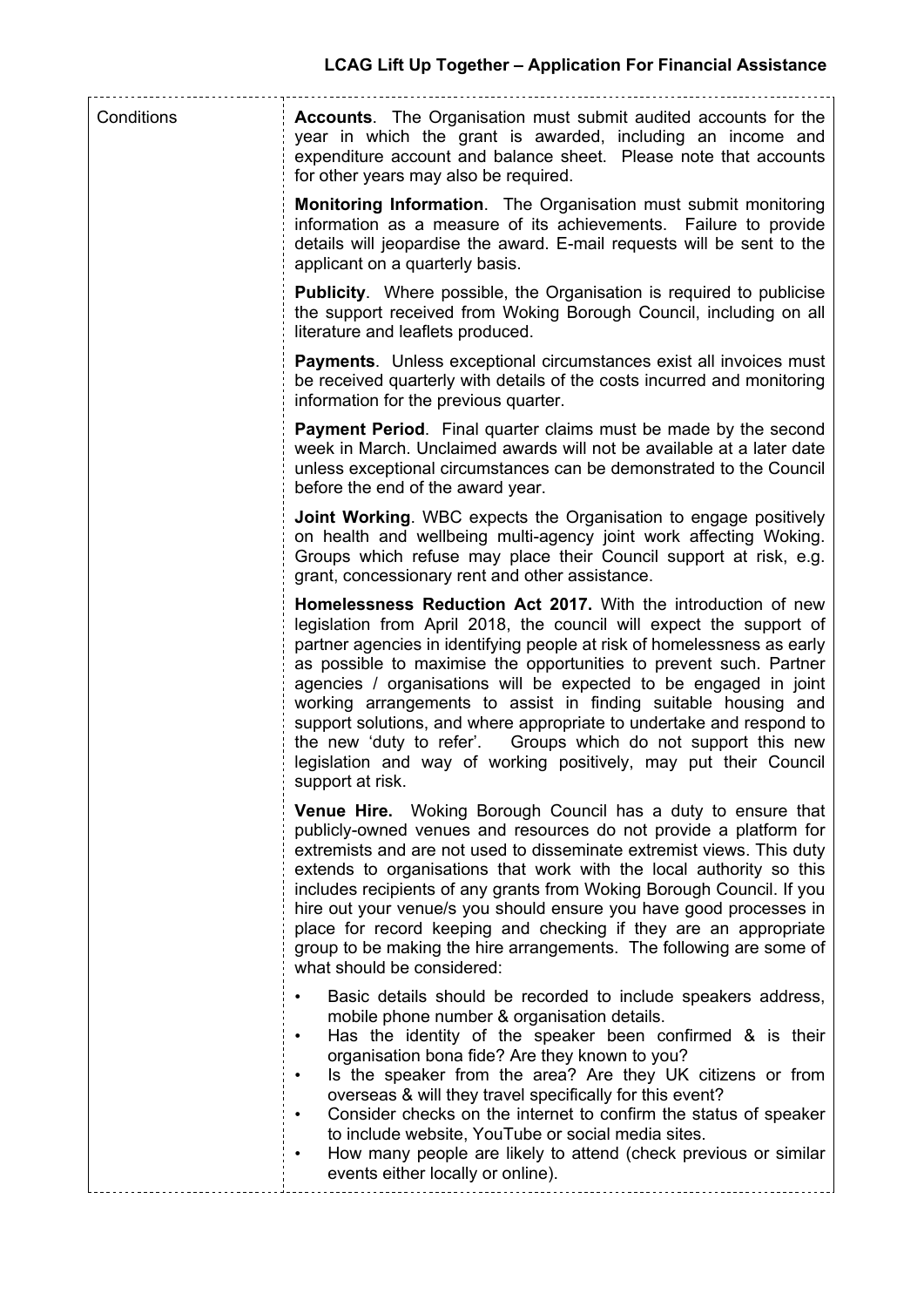| Performance Indicators | Activities. The Organisation to provide the number of meetings held,<br>along with the average number of people attending and a brief list of<br>any other trips or events held.<br><b>Publicity.</b> The Organisation to advise how the Council's support has<br>been publicised over the last quarter.<br><b>Statement of Use.</b> The Organisation to provide a statement stating<br>the use to which the grant money has been put.                                                    |
|------------------------|-------------------------------------------------------------------------------------------------------------------------------------------------------------------------------------------------------------------------------------------------------------------------------------------------------------------------------------------------------------------------------------------------------------------------------------------------------------------------------------------|
| <b>Future Support</b>  | The financial pressure on the Council's budgets is expected to<br>continue in the coming years and accordingly the overall level of<br>support available in future years may be reduced. The applicant is<br>therefore to be advised that the award of funding for 2022/23 does not<br>imply that a similar application in 2023/24 would be supported. In<br>particular, it is emphasised that the Council is unlikely to be in a<br>position to award any sums above the 2022/23 levels. |
|                        | In view of this, the applicant is to be advised to ensure that<br>contingency plans for the Group's operations for 2023/24 have been<br>drawn up in the event that the Council is unable to continue its support<br>beyond April 2023. All applicants are strongly recommended to<br>pursue alternative sources of funding and are encouraged to approach<br>Woking Borough Council's Community Support Team for advice and<br>support.                                                   |

## **The Executive has authority to determine the above recommendations.**

## **Background Papers:**

2022/23 Application Form.

## **Reporting Person:**

Julie Fisher, Chief Executive Extn: 3301, Email: julie.fisher@woking.gov.uk

#### **Contact Person:**

Frank Jeffrey, Head of Democratic Services Extn: 3012, Email: frank.jeffrey@woking.gov.uk

Doug Davern, Democratic Services Officer Extn: 3018, Email: doug.davern@woking.gov.uk

## **Portfolio Holder:**

Cllr Simon Ashall Email: cllrsimon.ashall@woking.gov.uk

#### **Shadow Portfolio Holder:**

Cllr Will Forster Email: cllrwill.forster@woking.gov.uk

## **Date Published:**

30 November 2021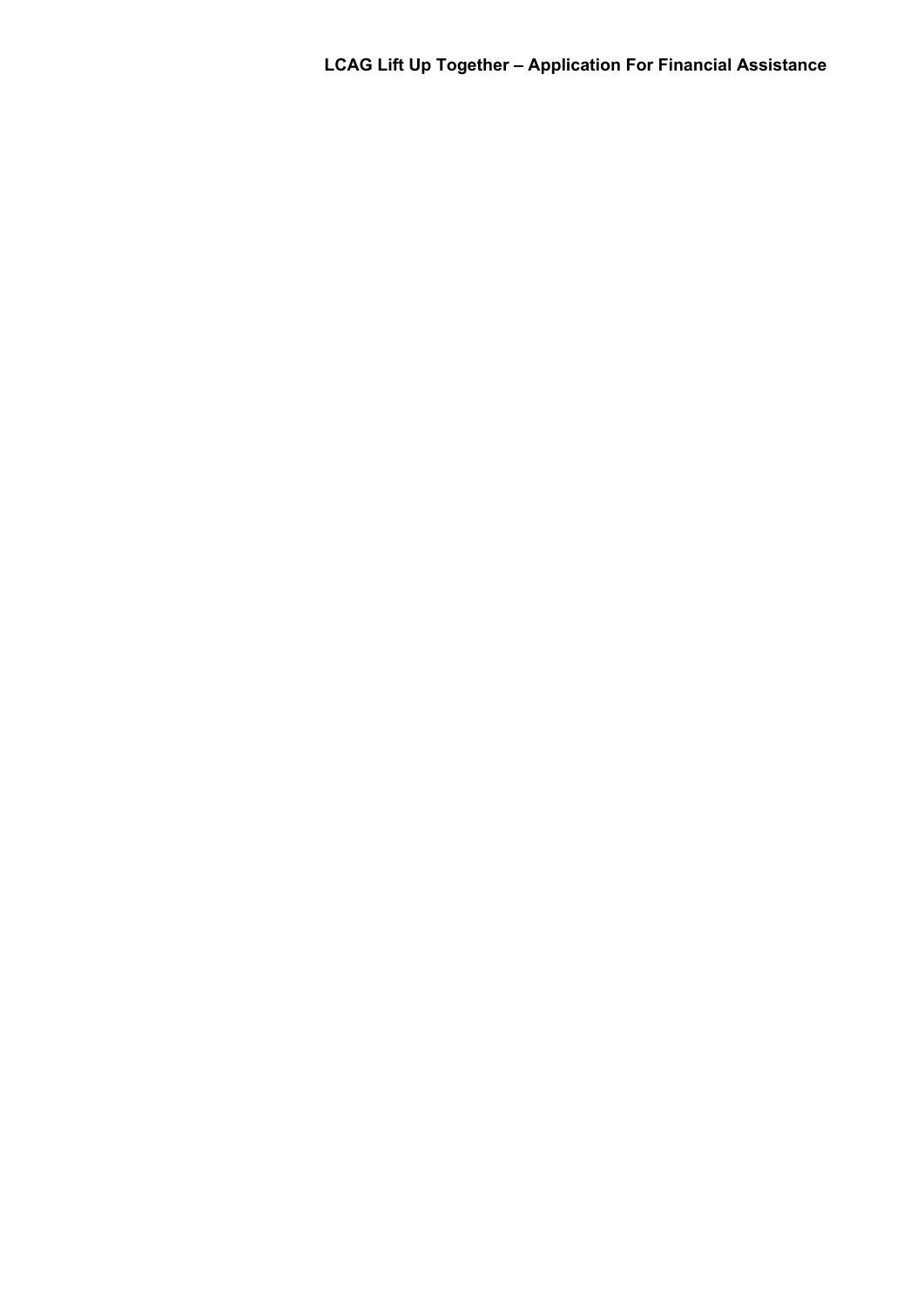|                     | 1.0 Summary of Application                                                                                                                                                                                                                                                                                                                                                                                                                                                                                                                                                |  |  |
|---------------------|---------------------------------------------------------------------------------------------------------------------------------------------------------------------------------------------------------------------------------------------------------------------------------------------------------------------------------------------------------------------------------------------------------------------------------------------------------------------------------------------------------------------------------------------------------------------------|--|--|
| 1.1 Status and Aims | Lakeview Community Action Group (LCAG) is a registered local<br>charity formed in 1996 which became a registered charity in 2007. Its<br>aim is to improve the life and opportunities for people living on the<br>Lakeview Estate in Woking which has always been an area of<br>disadvantage in comparison with surrounding more affluent areas.<br>Working closely with the Salvation Army in Sythwood the Group also<br>carries out activities such as the annual Lakeview Community<br>Summer Fun-day along with litter pics, toy sales and other community<br>events. |  |  |
|                     | Volunteers are responsible for organising community engagement and<br>development work in Lakeview, building positive and purposeful<br>relationships with local people and helping community members<br>achieve their goals in line with its charitable aims. Community<br>members are able to become members and volunteer to run its<br>activities.                                                                                                                                                                                                                    |  |  |
|                     | The main activities being run are the Mental Health Self Support<br>Group "Lift Up Together" between 12pm and 4pm on a Thursday, and<br>the Youth Club "Little Minions" for children living on Lakeview aged 7 -<br>11 years between 4pm and 9pm on a Friday, attended by 15 - 20<br>children. Both groups did not meet from March 2020 due to the<br>pandemic.                                                                                                                                                                                                           |  |  |
| 1.2 Employees       | None.                                                                                                                                                                                                                                                                                                                                                                                                                                                                                                                                                                     |  |  |
| 1.3 Volunteers      | 14.<br>The Lift Up Together volunteers run the group sessions, set up the<br>activities, prepare the food, and talk to new and existing members,<br>signposting where appropriate.                                                                                                                                                                                                                                                                                                                                                                                        |  |  |
|                     | The Little Minions volunteers set up the sessions, look after the<br>children, organise activities such as craft activities, and supervise the<br>tuck shop. The volunteers also make sure parents are able to pick up<br>their children or walk them home after each session.                                                                                                                                                                                                                                                                                            |  |  |
|                     | When taking service users on trips, volunteers keep everyone safe<br>which requires training and sensitivity. Volunteers are also committee<br>members.<br>The LCAG ensures that volunteers are provided with<br>mentoring and training, and that their safeguarding and DBS<br>registrations are up to date.                                                                                                                                                                                                                                                             |  |  |
| 1.4 Clients/Users   | 153, comprising:<br>65 male<br>88 female<br>89 disabled<br>23 ethnic minority<br>147 resident in Woking<br>0 aged $0-5$<br>55 aged 6-10<br>2 aged 11-18                                                                                                                                                                                                                                                                                                                                                                                                                   |  |  |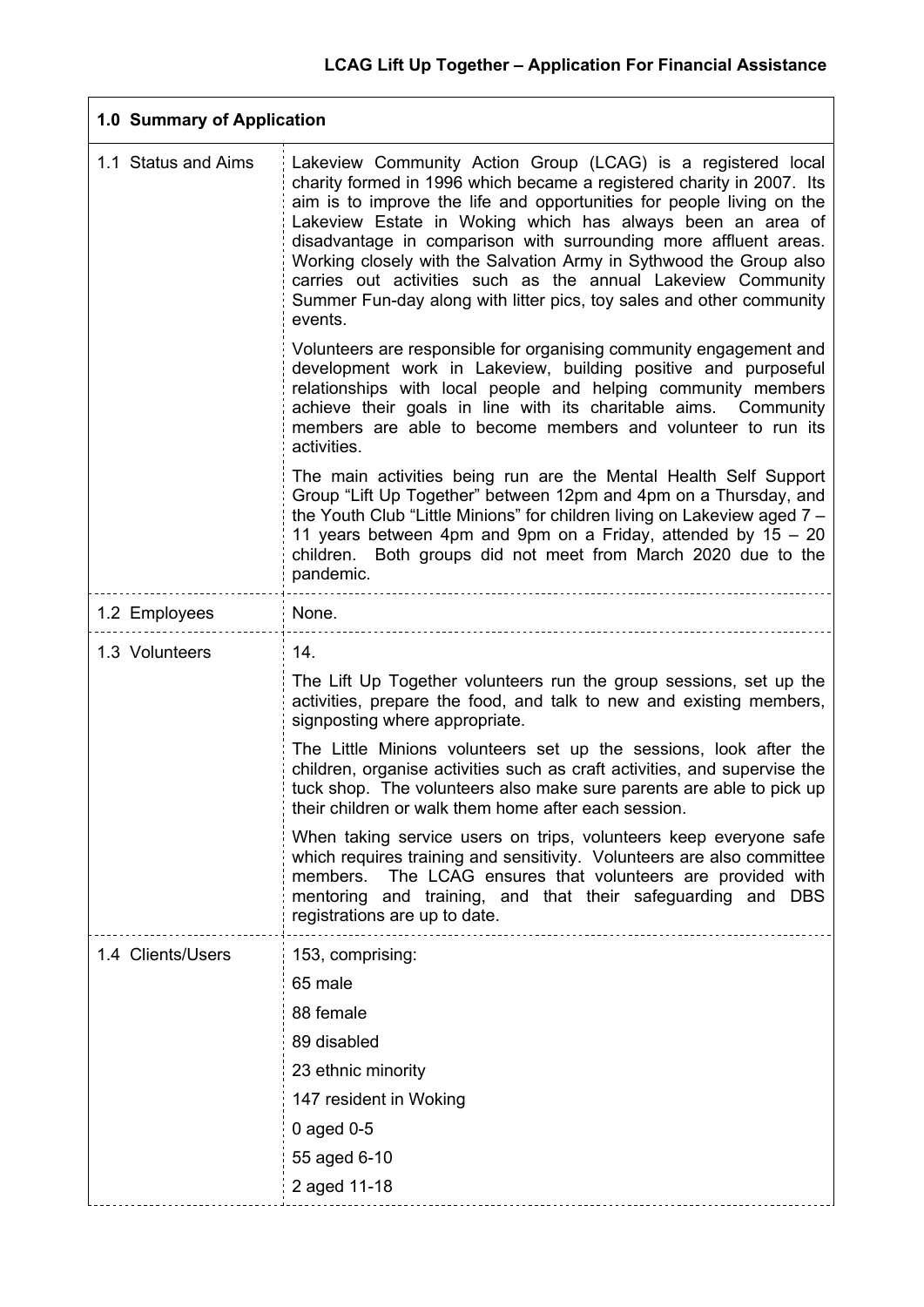# **LCAG Lift Up Together – Application For Financial Assistance**

|                      | 81 aged 19-65<br>15 aged 65+                                                                                                                                                                                                                                                                                                                                                                                                                                                                                                         |         |  |
|----------------------|--------------------------------------------------------------------------------------------------------------------------------------------------------------------------------------------------------------------------------------------------------------------------------------------------------------------------------------------------------------------------------------------------------------------------------------------------------------------------------------------------------------------------------------|---------|--|
| 1.5 Members          | All users who attend the groups are asked to complete a membership<br>form and remain as a member until they leave. The only exception is<br>for Lift Up Together children attending the group with their parents or<br>guardian.                                                                                                                                                                                                                                                                                                    |         |  |
| 1.6 Sum Requested    | £10,000 (Revenue)                                                                                                                                                                                                                                                                                                                                                                                                                                                                                                                    |         |  |
| 1.7 Project          | This year, the Group is only applying for funding towards the Lift Up<br>Together Group as it has sufficient funds to operate the Little Minions<br>Group.                                                                                                                                                                                                                                                                                                                                                                           |         |  |
|                      | The Group will continue to use the funding provided to run the group<br>and activities on behalf of the service users who suffer with health<br>conditions on Lakeview, as economically as possible within the<br>Around a quarter will need to pay for the<br>available budget.<br>accommodation cost at the new Lakeview Community Centre. It will<br>keep a register and up to date records of group numbers and activity<br>attendance so that its progress in serving the Lakeview Mental Health<br>Community can be monitored. |         |  |
| 1.8 Cost breakdown:  | Lift Up Together:                                                                                                                                                                                                                                                                                                                                                                                                                                                                                                                    |         |  |
|                      | Hall rental $(50$ weeks $@$ £52.50)                                                                                                                                                                                                                                                                                                                                                                                                                                                                                                  | £2,625  |  |
|                      | Running costs (50 weeks @ £100)                                                                                                                                                                                                                                                                                                                                                                                                                                                                                                      | £5,000  |  |
|                      | Summer outing                                                                                                                                                                                                                                                                                                                                                                                                                                                                                                                        | £1,000  |  |
|                      | Christmas outing                                                                                                                                                                                                                                                                                                                                                                                                                                                                                                                     | £1,000  |  |
|                      | Equipment                                                                                                                                                                                                                                                                                                                                                                                                                                                                                                                            | £375    |  |
|                      | Total                                                                                                                                                                                                                                                                                                                                                                                                                                                                                                                                | £10,000 |  |
|                      | 1.9 Community Benefit   Lift Up Together Mental Health Support Group                                                                                                                                                                                                                                                                                                                                                                                                                                                                 |         |  |
|                      | Prior to lockdown, there were 96 service users who benefit along with<br>indirectly their families, friends and workmates. They receive support<br>to their mental health along with a sense of well-being among group<br>members, which also benefits the wider community.                                                                                                                                                                                                                                                          |         |  |
| 1.10 Covid-19 Impact | Both groups were unable to meet from March 2020. The volunteers<br>have attempted to keep in touch with the users of the groups, however<br>the current situation had made it very difficult. The Group restarted its<br>work in September 2020.                                                                                                                                                                                                                                                                                     |         |  |

| 2.0 Financial Background |                                                                                                            |
|--------------------------|------------------------------------------------------------------------------------------------------------|
| 2.1 Budget               | At the time of the application, the Group held £41,334 in the bank.                                        |
|                          | The LCAG is an umbrella charity and has various community projects<br>for which it holds ringfenced funds. |
|                          | The cost breakdowns for Lift Up Together are set out in section 1.8.                                       |